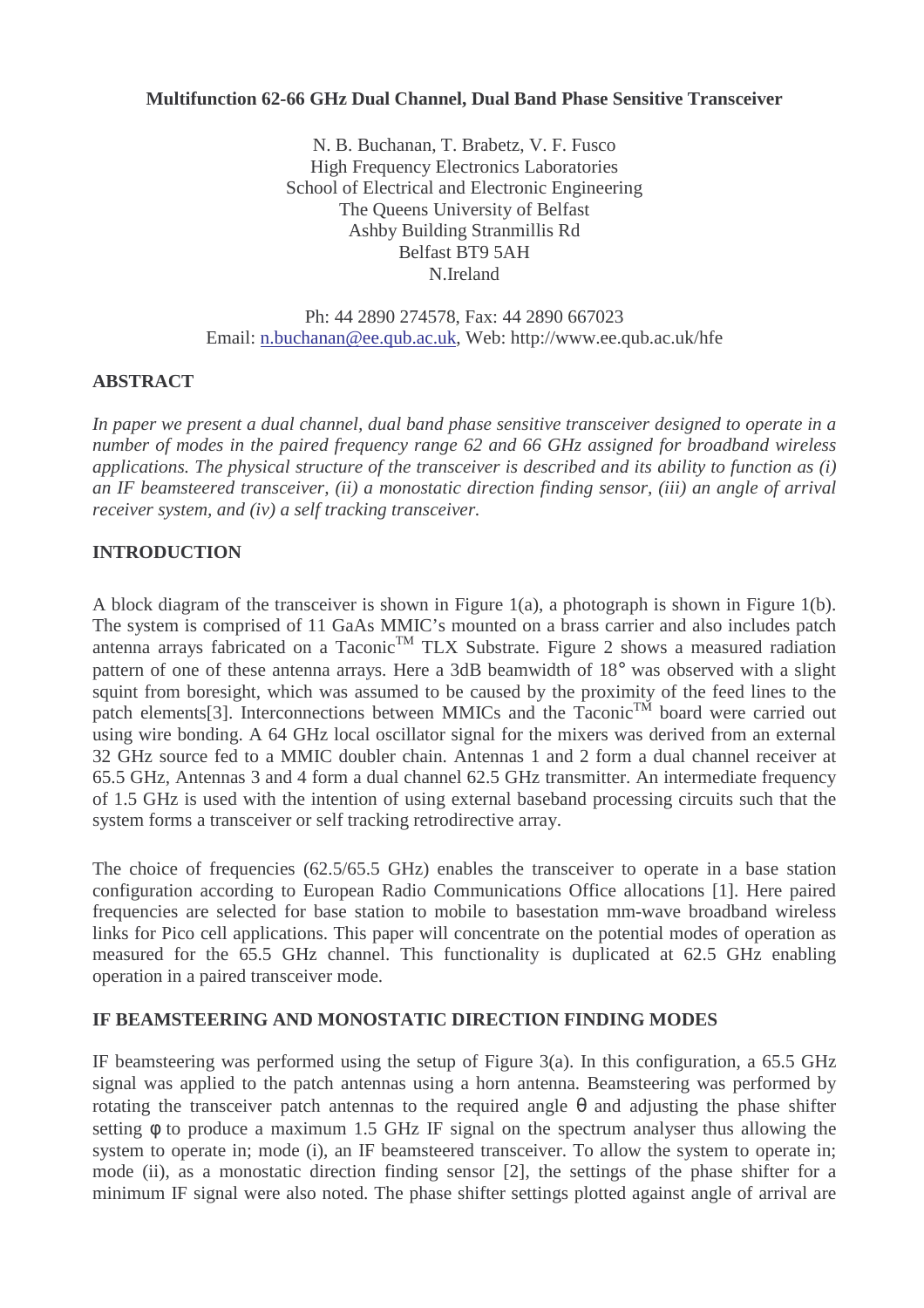shown in Figure 4(a) where beamsteering is seen to occur between  $-15^{\circ}$  -  $0^{\circ}$ . Due to the fact that each element of the steered array is a four element patch array, which has a reasonably narrow beamwidth (18° 3dB beamwidth) and an intrinsic squint [3], beamsteering over a wide angular coverage was not expected.

In order to further prove the validity of the system to operate in; mode (ii), a monostatic direction finding sensor, Figure 4(a) shows the values of the nulls which were obtained at various angles of arrival. To provide a common point of reference for the measurements, the null values shown are the difference between the absolute null and absolute peak values obtained at each angle of arrival. This plot shows that nulls of up to -20 dB may be obtained. This makes the system suitable for sensing a target at a particular angle of arrival by detecting a null in the IF signal, thus satisfying mode (ii) operation.

### **OPERATION AS AN ANGLE OF ARRIVAL SYSTEM**

Angle of arrival was measured for the downconverter antenna array using the setup of Figure 3(b). Here, the phase difference between the two antenna elements was measured at the 1.5 GHz IF using a Microwave Transition Analyser (MTA). The results of this experiment are shown in Figure 5 where good agreement with a simple theoretical prediction using isotropic antennas, equation (1) was observed between angles of arrival of  $-10^{\circ}$  to  $5^{\circ}$ . This proves that the system could be used in mode (iii) an angle of arrival receiver system, over a reasonably wide coverage provided the relationship between the actual and measured angles of arrival are known beforehand.

$$
\alpha = -\left(\frac{d\sin\theta}{\lambda}\right) * 360\tag{1}
$$

*d = Distance between antenna elements (centre-centre)* θ *= Actual Angle of Arrival*

<sup>α</sup> *= Predicted Angle of Arrival*

### **CONCLUSIONS**

A dual channel, dual band, phase sensitive transceiver designed to operate in a number of modes in the paired frequency range 62 and 66 GHz has been shown to function as: (i) an IF beamsteered transceiver, (ii) a monostatic direction finding sensor, (iii) an angle of arrival receiver system, and also has the capability of operating as (iv) a self tracking transceiver. The device presented should find application in a variety of mm-wave broadband wireless links for Pico cell applications, and for mm-wave sensor applications.

### **REFERENCES**

[1] **European Radio Communications Office,** Mobile Broadband Systems (MBS), July 1997.

[2] **Bodnar, D.G.,** "MMW Antennas," *Principles and Applications of Millimeter-Wave Radar*, Editors Currie, N. C. and Brown C. E., Artech House, Norwood, MA, 1987, pp 604-607

[3] **Brabetz, T., Fusco, V.F., Salemh, D.,** Integrated Antennas for Millimetre-Wave Asset Tracking, *IEE Colloqium,* Integrated and Miniaturised Antennas for Asset Tracking, Nov. 2000, London.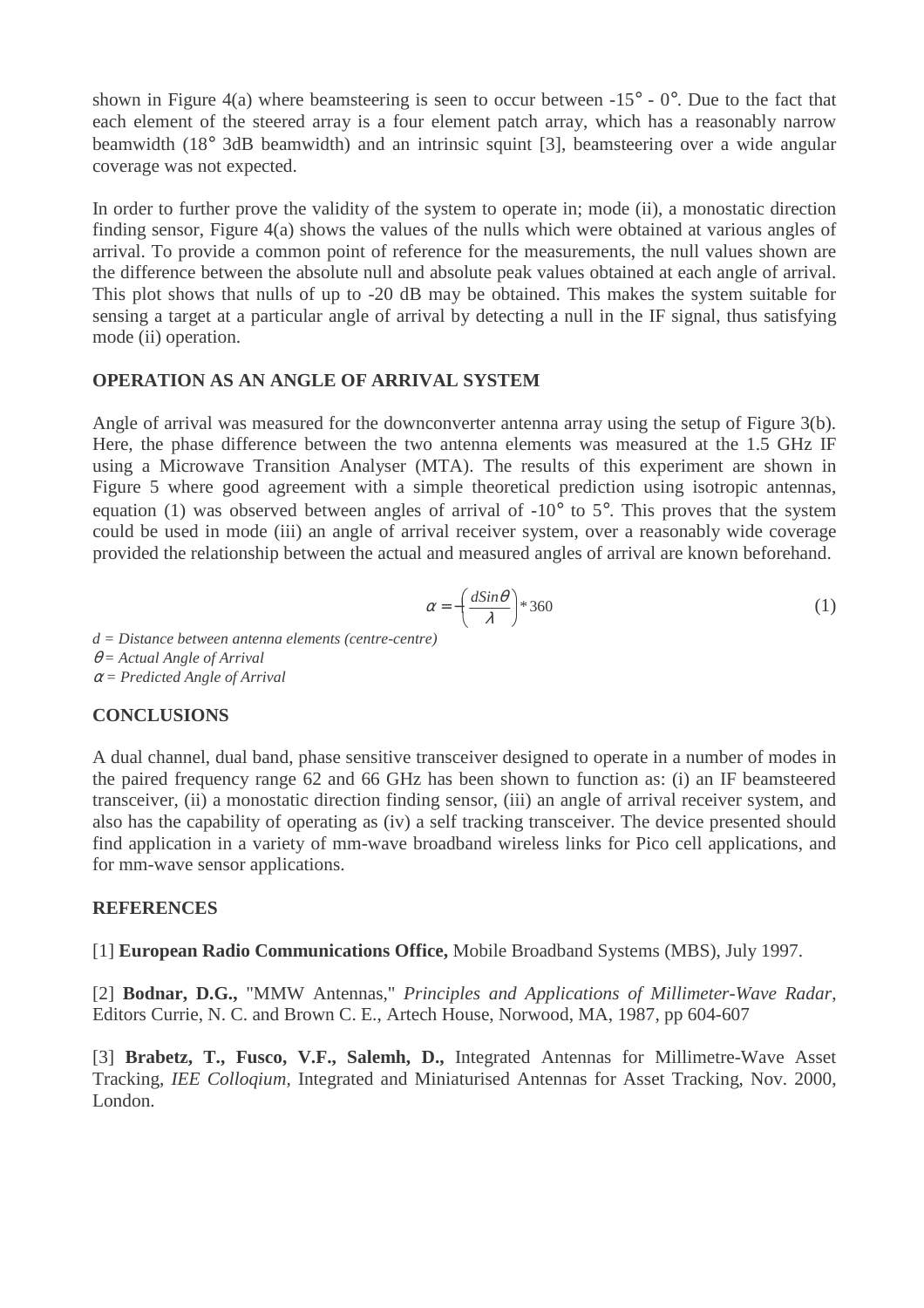





**Figure 2** Radiation Pattern for 65.5 GHz 4 Element Patch Array



**Finding System**



**Figure 3** Operating Mode Architecture Definitions